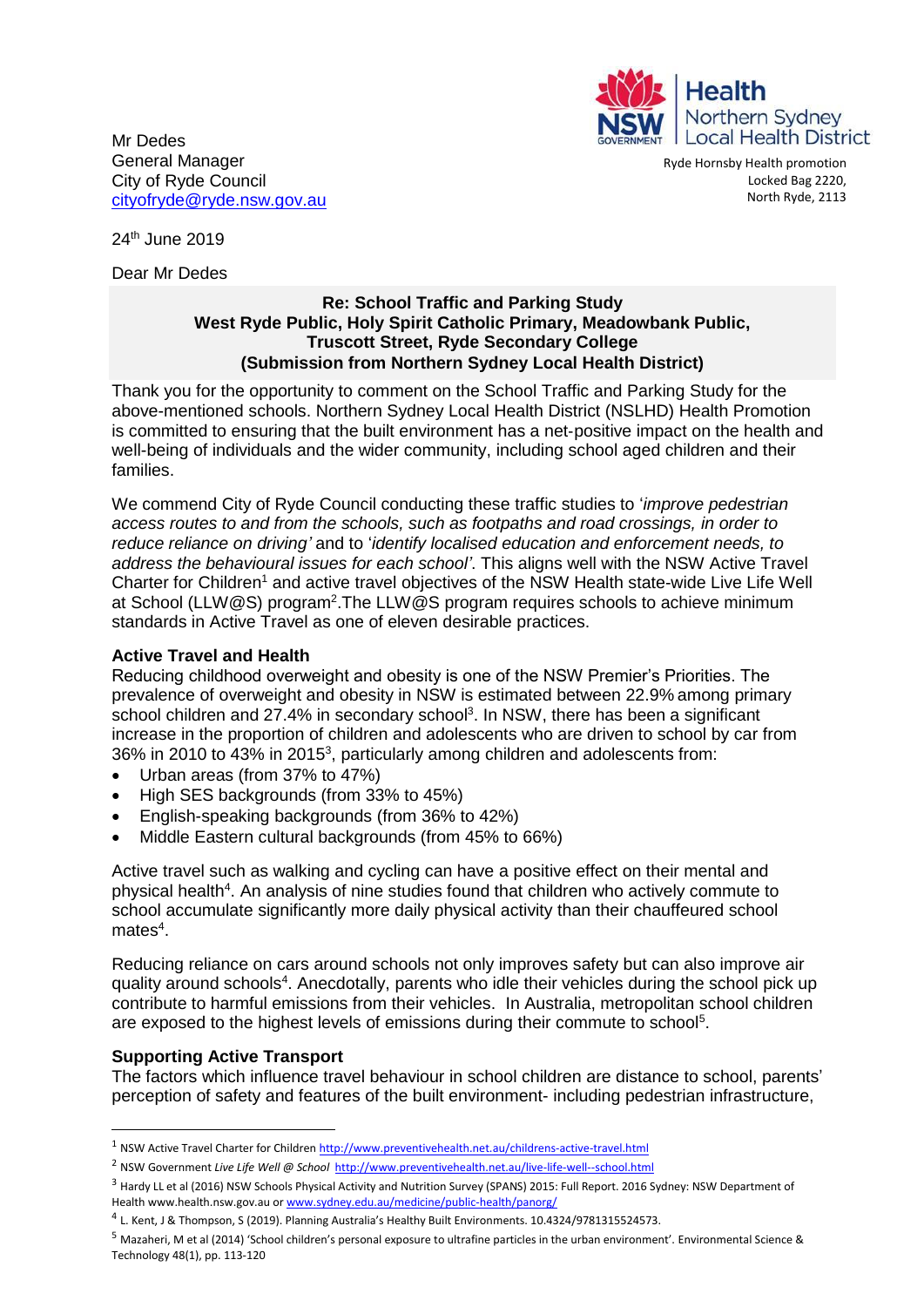traffic and perceptions of safety<sup>4</sup>. Our submission focuses on addressing the built and natural environment as well as strategies to increase the community's capacity to increase active transport and reduce dependence on cars.

### **Recommendations:**

### **1. Prioritisation of pedestrians and cyclists**

Parents' perception of safety is a strong predictor of children's travel behaviour<sup>4</sup>. If parents perceive a school route as unsafe i.e. with high traffic volumes and lack of crossings - their children are less likely to regularly walk or cycle to school.

Upgrades to footpaths, new cycling infrastructure and pedestrian fencing along key routes should be prioritised in the Council's delivery programs. The feasibility of creating 'car-free' zones and reserving kiss and drop zones for people with special needs, disabilities, equipment should be considered.

### **2. Traffic calming and hazard reduction**

In negotiation with NSW Transport, measures to slow traffic through pedestrian crossings, speed limits and traffic calming infrastructures should be prioritised along key routes to schools based on feedback from local users. We also suggest considering the recent publication from the Heart Foundation<sup>6</sup>, which outlines opportunities for cost-effective active travel infrastructure improvements within the walking catchment of a school.

#### **3. Increase shade and tree canopy along key walking routes**

Trees provide direct and indirect benefits to urban landscapes<sup>7</sup>. They enhance the health of our environment, by producing oxygen, absorbing carbon dioxide and trapping airborne pollutants. They reduce glare, deflect wind, provide shade and reduce heating and cooling costs. Council should prioritise, along key pedestrian routes to schools, the provision of tree canopy's which are evergreen, non-deciduous and do not have lifting roots systems or produce flowers/seed pods that pose slip/trip hazards which can pose fall/trip hazard to pedestrians.

#### **4. Update Travel Access Guides and safe walking routes**

In view that there have been changes in transport routes since the Go Active 2 School guides were produced during 2012-2013<sup>8</sup>, we recommend as part of this program of works, that the Council work with schools and NSLHD to review and disseminate the Travel Access Guides.

# **5. Tactical Urbanism and safe routes to school**

Strategies such as tactical urbanism<sup>9</sup> should be supported by Council and integrated into policy to support schools in using a pop-up approach to activate walking routes in the short term. The Council could consider working with its Arts and Culture team to provide guidelines on how schools engage their local community on initiatives such as street libraries and public art displays. The Council can provide technical advice to ensure safety of walking routes are prioritised.

# **6. Community Education**

1

Educational strategies, both formal and informal, can help combat parental perceptions of safety as a barrier for active travel to school<sup>4</sup>. 'Walking buses' have been shown to increase children's active commuting and physical activity and could be implemented with the school community<sup>10</sup>. 'Park and walk' could also encourage parents and children to walk at least part of the way to school to increase physical activity<sup>4</sup>.

<sup>6</sup>P Murray, M Kelly, and L Connell (2018) Urban Design Study – Active Travel to School. Architectus (Sydney). Heart Foundation. Available at [www.healthyactivebydesign.com.au/active-travel-to-school](http://www.healthyactivebydesign.com.au/active-travel-to-school)

<sup>7</sup> Government Architect NSW (2017) Greener Places. Draft Polic[y https://www.governmentarchitect.nsw.gov.au/policies/greener-places](https://www.governmentarchitect.nsw.gov.au/policies/greener-places) 8 City of Ryde Council (2012) Travel Access Guide[s https://www.ryde.nsw.gov.au/Community/Community-Safety/Safety-for-Kids/Go-Active-](https://www.ryde.nsw.gov.au/Community/Community-Safety/Safety-for-Kids/Go-Active-2-School)[2-School](https://www.ryde.nsw.gov.au/Community/Community-Safety/Safety-for-Kids/Go-Active-2-School)

<sup>9</sup> Pop-Ups for Safe Routes to School Using Tactical Urbanism to Promote Safe Routes to School Programs (2017) <https://www.saferoutespartnership.org/resources/fact-sheet/tactical-urbanism-and-safe-routes-school>

<sup>10</sup> Heart Foundation Moement Network evidence bas[e http://www.healthyactivebydesign.com.au/design-features/movement](http://www.healthyactivebydesign.com.au/design-features/movement-networks/evidence/)[networks/evidence/](http://www.healthyactivebydesign.com.au/design-features/movement-networks/evidence/)